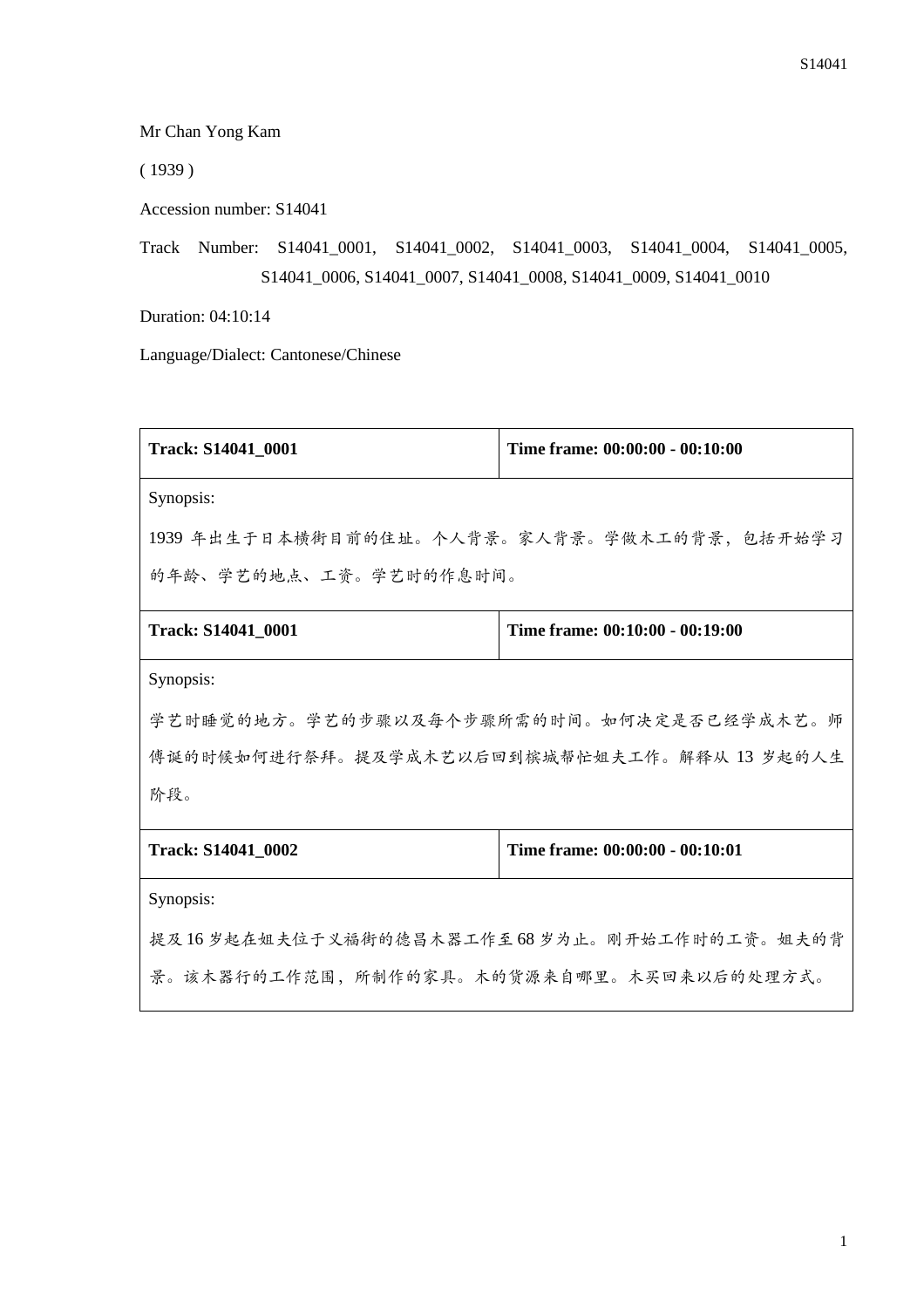| Track: S14041 0002                         | Time frame: 00:10:01 - 00:22:15             |  |
|--------------------------------------------|---------------------------------------------|--|
| Synopsis:                                  |                                             |  |
| 提及多数使用红柳桉木。比较以前和现在的木板价钱。比较以前和现在把木料弄干的方式。   |                                             |  |
| 木晒干以后接下去的步骤。解释为何以前做木器耗时比较久。描述制作木器用的牛皮胶。木   |                                             |  |
| 工行业中的工作分配。比较以前和现在制木器的方式。制作木器的程序。           |                                             |  |
| Track: S14041_0003                         | Time frame: 00:00:00 - 00:10:00             |  |
| Synopsis:                                  |                                             |  |
| 描述出生地点。从出生开始,直到1962年搬进生活公市以前所居住过的地方。还没有搬进生 |                                             |  |
| 活公市以前,到生活公市的活动。描述旧生活公市的华香园茶楼。              |                                             |  |
| Track: S14041_0003                         | Time frame: 00:10:00 - 00:20:01             |  |
| Synopsis:                                  |                                             |  |
| 拆旧生活公市的先后顺序。旧生活公市的戏院。戏院的座位与价钱。银幕的方向。描述戏院   |                                             |  |
| 的构造。放映电影的时间。电影的类型。                         |                                             |  |
| Track: S14041_0003                         | Time frame: 00:20:01 - 00:31:03             |  |
| Synopsis:                                  |                                             |  |
| 戏院外的装饰。在戏院内看戏的情景。提及旧生活公市很热闹。形容旧生活公市很容易拆    |                                             |  |
|                                            | 除。搬到生活公市来居住的来龙去脉。1962 年结婚。认识太太的过程。解释目前居住的屋子 |  |
| 原为姐夫所有。搬进生活公市时的租金。                         |                                             |  |
| Track: S14041_0004                         | Time frame: 00:00:00 - 00:09:59             |  |
| Synopsis:                                  |                                             |  |
| 屋子的大小。屋内的构造。结婚时的家俬。描述结婚时所制作的床。为何家具做好了以后需   |                                             |  |
| 要油漆。继续描述结婚时所制作的床。结婚时所制作的柜子和梳妆台。三个孩子睡觉的地    |                                             |  |
| 方。厨房的构造。                                   |                                             |  |
|                                            |                                             |  |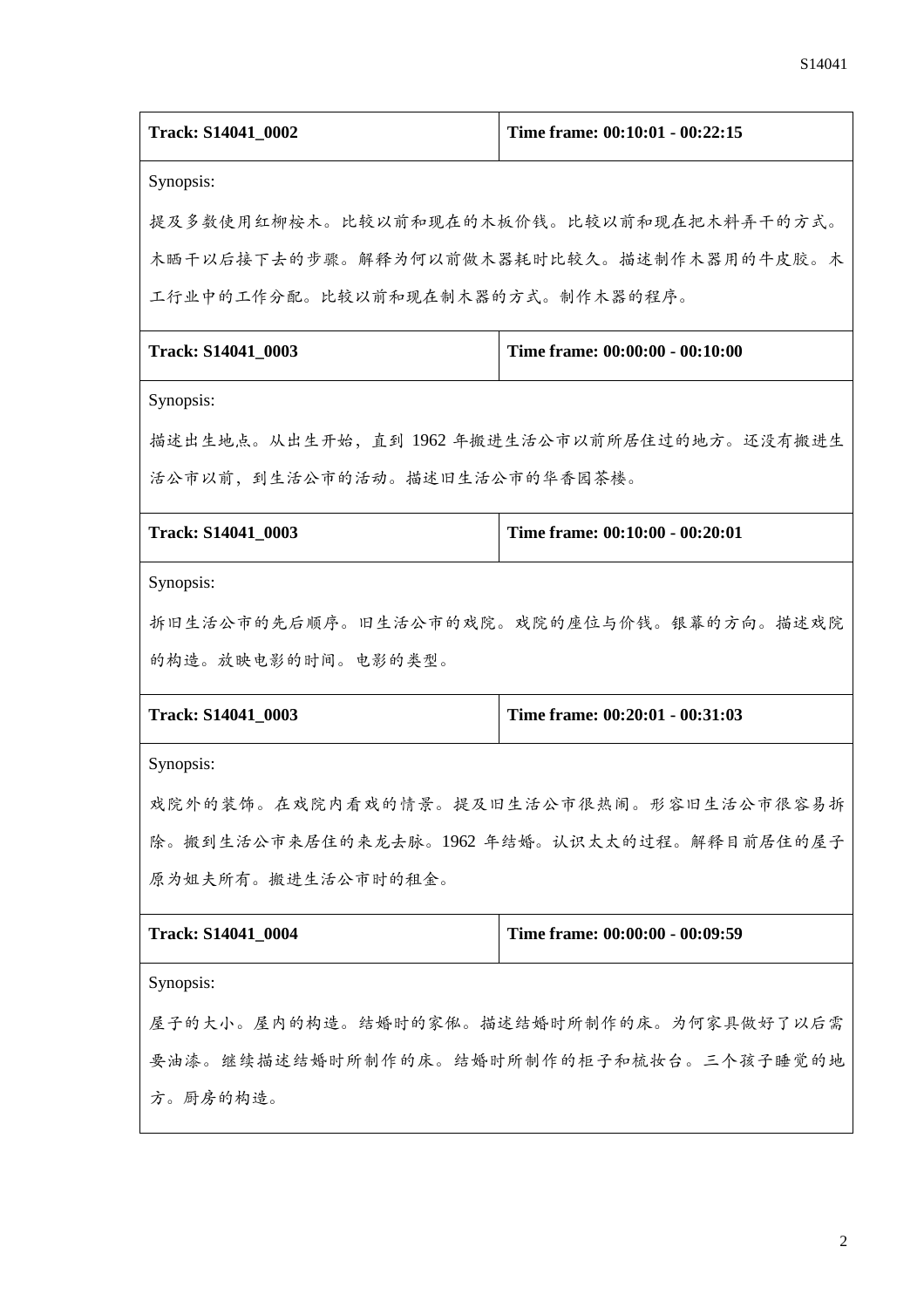| Track: S14041_0004                           | Time frame: 00:09:59 - 00:20:00 |  |
|----------------------------------------------|---------------------------------|--|
| Synopsis:                                    |                                 |  |
| 提及以往家里人口少,无需太多用品。孩子的出生年份。孩子的睡床。用餐的家具。在家里     |                                 |  |
| 做过的装修工作。家里供奉的神明。孩子们长大以后的去向。孩子们长大以后在屋内所做的     |                                 |  |
| 睡床改装。睡床改装以后的床位安排。提及长女在纽西兰接受教育。               |                                 |  |
| Track: S14041_0004                           | Time frame: 00:20:00 - 00:31:03 |  |
| Synopsis:                                    |                                 |  |
| 小女儿目前的职业。为何不要现在搬到新加坡去跟孩子一起居住。如今的日常生活。如何加     |                                 |  |
| 入生活公市的盂兰盛会。开始当会员时的月费。收月费的负责人。多数盂兰盛会庆典的天      |                                 |  |
| 数。在盂兰盛会委员会里的职位。                              |                                 |  |
| Track: S14041_0005                           | Time frame: 00:00:00 - 00:10:02 |  |
| Synopsis:                                    |                                 |  |
| 在盂兰盛会里当了十多年的总务,如今担任主席。希望有新人接手工作。总务的工作范围。     |                                 |  |
| 描述生活公市盂兰盛会如何让寂寂无名的锦仙花粤剧团著名起来。盂兰盛会需要订购的材料     |                                 |  |
| 和食品。订做大仕爷金身的地方。盂兰盛会的祭品。筹备过程。棚子的大小和位置。        |                                 |  |
| Track: S14041_0005                           | Time frame: 00:10:02 - 00:20:00 |  |
| Synopsis:                                    |                                 |  |
| 继续谈及盂兰盛会的筹备过程。存放盂兰盛会用品的地方。用品的种类。搭棚以后的工作。     |                                 |  |
| 筹备的时间。形容当木工时每年请假 12 天, 义务筹备盂兰盛会。提及每年七月初一请示大仕 |                                 |  |
| 爷有关盂兰盛会的工作。以前大仕爷金身的样子和现在的分别。七月十七请炉的流程。       |                                 |  |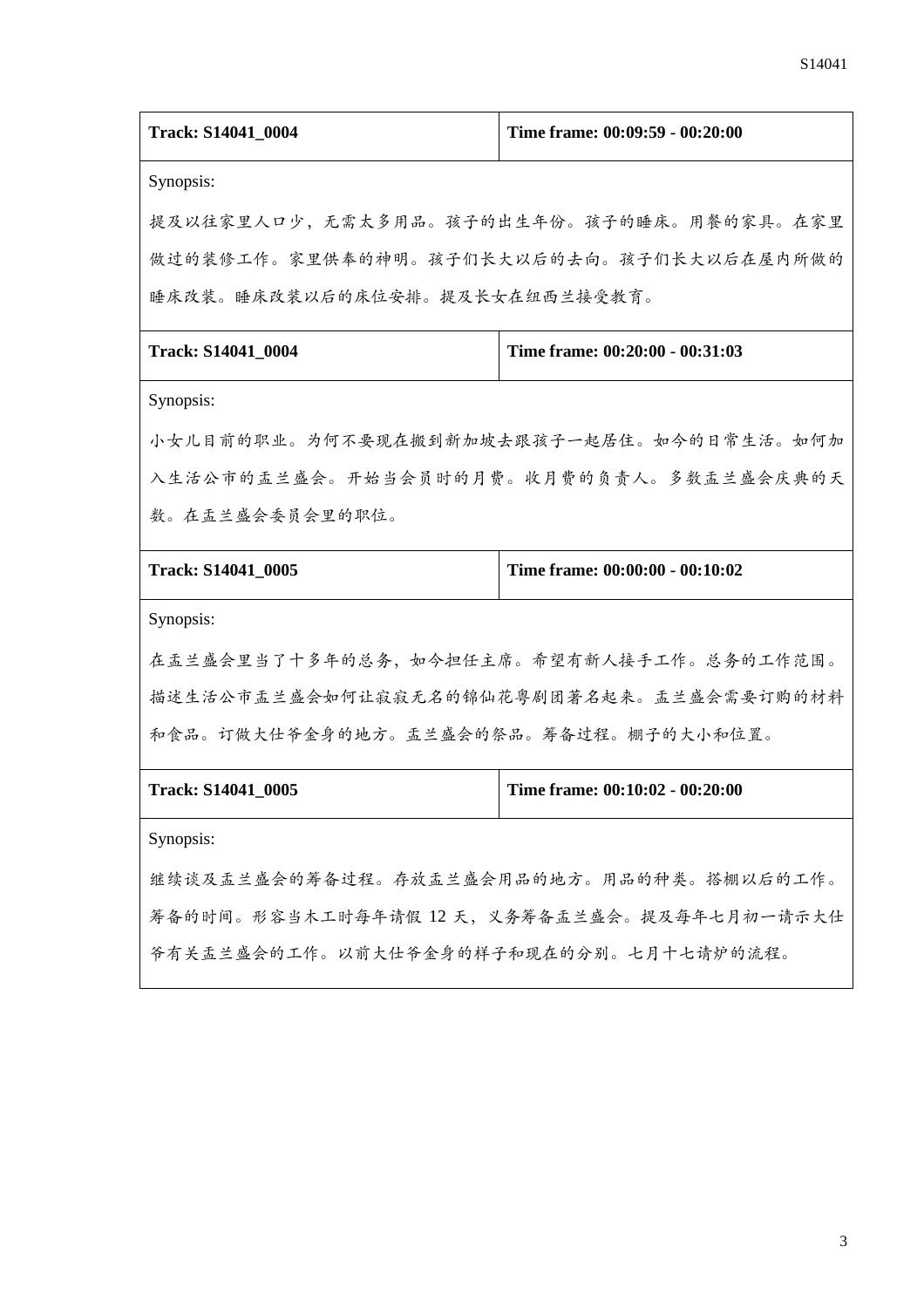| Track: S14041_0005                          | Time frame: 00:20:00 - 00:31:03 |  |
|---------------------------------------------|---------------------------------|--|
| Synopsis:                                   |                                 |  |
| 为何投标过一次头家炉以后没有再继续。阐述请炉以后的工作。焚烧大仕爷金身时候的流     |                                 |  |
| 程。焚烧金身的地方。焚烧时的流程。为了预防失火,在焚烧仪式进行时通知救火车驻守该    |                                 |  |
| 处。盂兰盛会结束后的酒宴。形容曾经在生活公市举办盂兰盛会后的酒宴,但是有一次因为    |                                 |  |
| 下雨所以决定更换酒宴的地点。盂兰盛会委员会的财务状况。                 |                                 |  |
| Track: S14041_0006                          | Time frame: 00:00:00 - 00:09:59 |  |
| Synopsis:                                   |                                 |  |
| 盂兰盛会的乩童。盂兰盛会委员会的财务状况。募捐的对象。描述请了二十多年的广东戏班    |                                 |  |
| "锦仙花"。形容以前戏班来演出时的热闹场景。如何根据捐款安排看戏的座位。停止邀请锦   |                                 |  |
| 仙花戏班演出的原因。                                  |                                 |  |
| Track: S14041_0006                          | Time frame: 00:09:59 - 00:20:00 |  |
| Synopsis:                                   |                                 |  |
| 什么时候开始聘请歌台来演出。2014年, 孟兰盛会五十周年庆典时请传统戏班演出的原因。 |                                 |  |
| 五十周年庆典所邀请的戏班。解释如今不再收戏票钱的原因。描述以往到盂兰盛会摆卖的食    |                                 |  |
| 物摊子。戏班演出时,盂兰盛会委员会的工作。盂兰盛会结束后的善后工作。如今的职位。    |                                 |  |
| Track: S14041_0006                          | Time frame: 00:20:00 - 00:30:00 |  |
| Synopsis:                                   |                                 |  |
| 义务帮忙筹备盂兰盛会的感想。为何会继续帮忙筹备盂兰盛会。喜欢住在生活公市的原因。    |                                 |  |
| 提及这里共有 11 个拿督公。祭拜拿督公的日子。所准备的祭品。祭拜的地点。如何得知这里 |                                 |  |
| 的拿督公数量。九月初十祭拜拿督公诞辰时的流程。                     |                                 |  |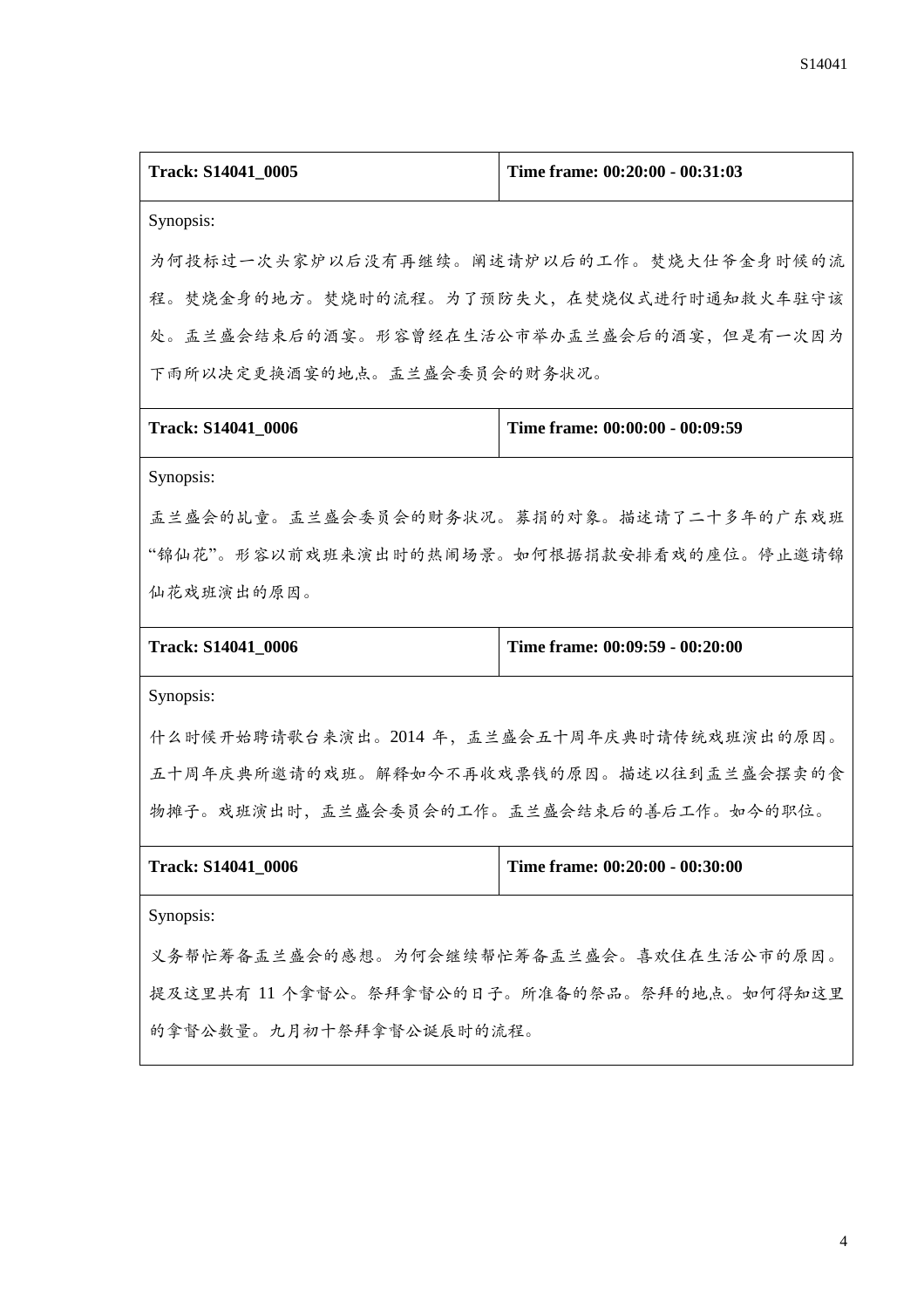| Track: S14041_0006                             | Time frame: 00:30:00 - 00:37:28 |  |
|------------------------------------------------|---------------------------------|--|
| Synopsis:                                      |                                 |  |
| 普渡以后分配给会员的东西。1969年 513 戒严时候, 生活公市的情况。提及生活公市的私会 |                                 |  |
| 党。外界人士对旧生活公市的印象。                               |                                 |  |
| Track: S14041_0007                             | Time frame: 00:00:00 - 00:10:00 |  |
| Synopsis:                                      |                                 |  |
| 描述结婚时必备的家具。一些家具摆设的忌讳。柜子的尺寸。制作床的步骤,所要考量的因       |                                 |  |
| 素。制作床的步骤和心得。                                   |                                 |  |
| Track: S14041 0007                             | Time frame: 00:10:00 - 00:20:00 |  |
| Synopsis:                                      |                                 |  |
| 继续描述制作床的步骤和心得。柜子的尺寸。为何制作柜子比床容易。制作柜子的步骤。所       |                                 |  |
| 用的工具和材料。描述制作柜子时,一些特别设计的抽屉(暗格)。为什么认为在柜子里设       |                                 |  |
| 计暗格并没有用。厨房的柜子与房间柜子的不同之处。碗柜的结构。                 |                                 |  |
| Track: S14041_0007                             | Time frame: 00:20:00 - 00:31:03 |  |
| Synopsis:                                      |                                 |  |
| 为何制作碗柜一定要入榫。碗柜价钱比较贵的原因。制作碗柜的材料。为何碗柜的下方会置       |                                 |  |
| 放水。小时候的碗柜结构。碗柜的尺寸。开始当木工以后,碗柜设计与小时候的差别。提及       |                                 |  |
| 蚊子纱网。解释何谓"巴雷床"。多数购买巴雷床的人。流行睡巴雷床的年代。            |                                 |  |
| Track: S14041_0008                             | Time frame: 00:00:00 - 00:10:00 |  |
| Synopsis:                                      |                                 |  |
| 巴雷床的使用者。巴雷床的价钱。描述制作的楼板。楼板的木料来源。多数建楼板的族群。       |                                 |  |
| 为何很多广东人喜欢建楼板。供奉神明和供奉祖先的神台之间的差异。提及 7、80 年代开始    |                                 |  |
| 用风水尺制作神台。                                      |                                 |  |
|                                                |                                 |  |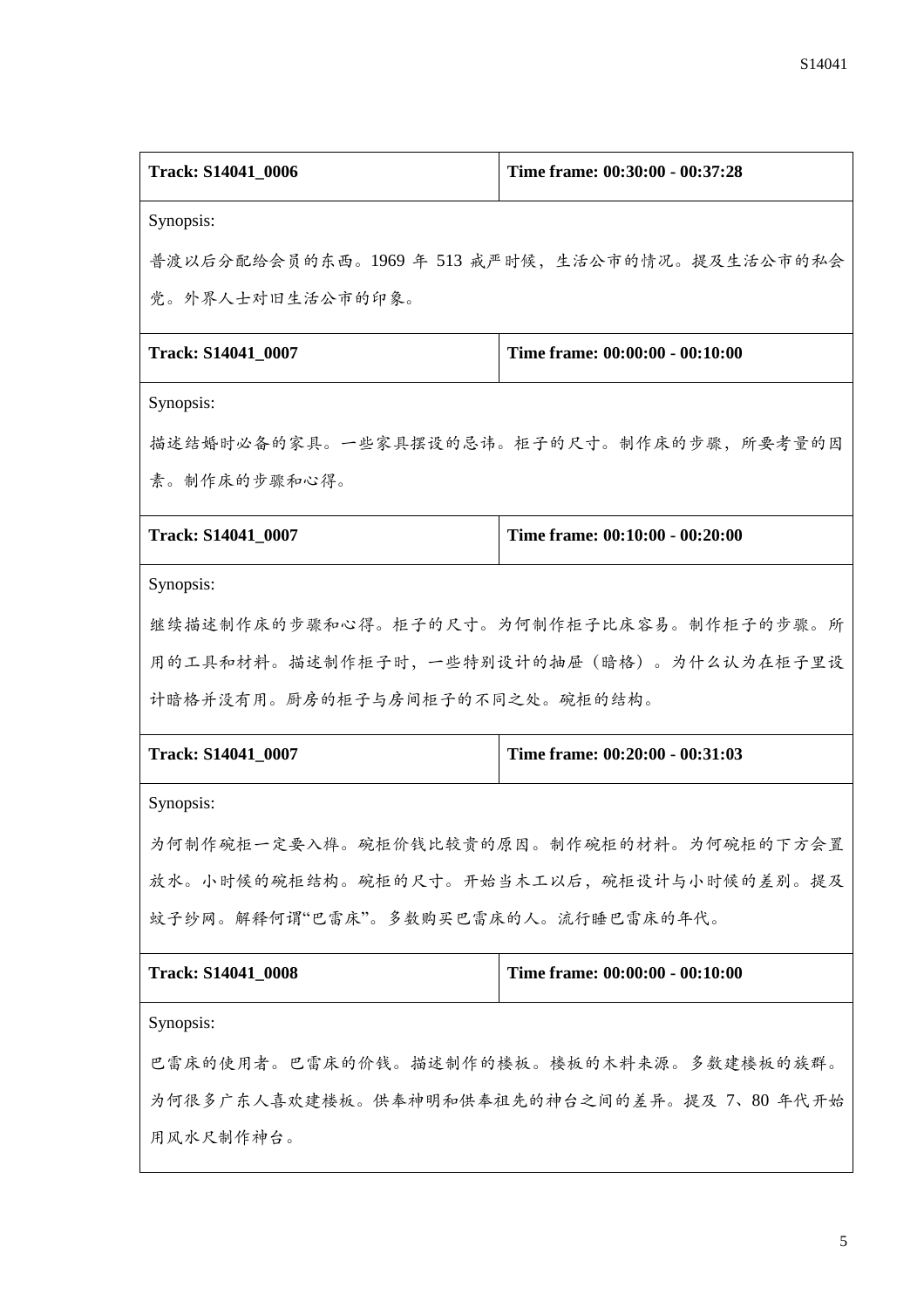| Track: S14041_0008                       | Time frame: 00:10:00 - 00:20:00          |  |
|------------------------------------------|------------------------------------------|--|
| Synopsis:                                |                                          |  |
| 神台的制作材料。认为潮州和福建人很相信神,而广东人则没有什么讲究。姐夫如何扩张自 |                                          |  |
|                                          | 己的生意。阐述姐夫如何在不懂马来文的情况下,接下非华裔的生意。不喜欢直接与印度顾 |  |
| 客接洽的原因。提及为小木板油漆上色,让顾客挑选喜欢的颜色。            |                                          |  |
| Track: S14041_0008                       | Time frame: 00:20:00 - 00:31:03          |  |
| Synopsis:                                |                                          |  |
| 木板的颜色选择。认为以前的人不喜欢黑色,与现在不同。为何圆造型的木板收费比较高。 |                                          |  |
| 描述承包整间店铺的装修和家具。例举一些承包过的店铺。为什么承包屋子比承包店铺好  |                                          |  |
| 做。接下承包生意以后的工作步骤。描述一名生意很成功的顾客。提及姐夫从身无分文做得 |                                          |  |
| 有声有色。                                    |                                          |  |
| Track: S14041_0009                       | Time frame: 00:00:00 - 00:09:58          |  |
| Synopsis:                                |                                          |  |
| 姐夫的背景。姐夫与其姐的结识过程。刚开始帮姐夫打工时的工资。工作时候的作息。提及 |                                          |  |
| 住在店铺里。晚上的活动。店里其他的员工。工作的休息日。              |                                          |  |
| Track: S14041_0009                       | Time frame: 00:09:58 - 00:16:15          |  |
| Synopsis:                                |                                          |  |
| 继续谈及工作的休息日。解释还没有当师傅以及当师傅以后,薪金的计算方式。形容槟城在 |                                          |  |
| 1969年戒严时候的生活。                            |                                          |  |
| Track: S14010_0001                       | Time frame: 00:00:00 - 00:10:05          |  |
| Synopsis:                                |                                          |  |
| 在工厂工作时的禁忌。工厂内安奉的神明。神台的摆放位置。每日祭拜的祭品。描述每年六 |                                          |  |
| 月十三的师傅诞。每日祭拜神明的祭品。                       |                                          |  |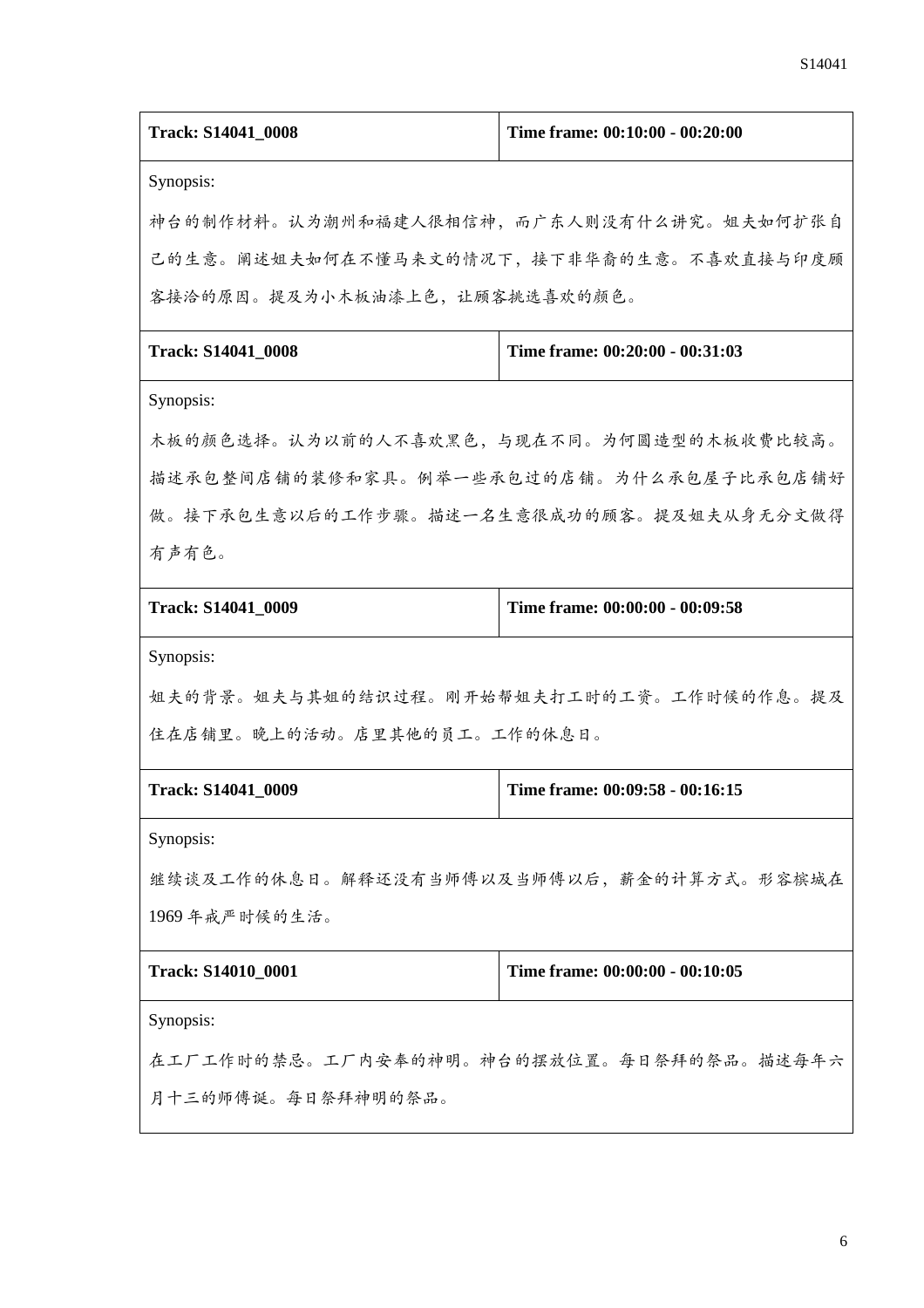| Track: S14041_0010                       | Time frame: 00:10:05 - 00:19:01 |
|------------------------------------------|---------------------------------|
| Synopsis:                                |                                 |
| 提及工厂后方的拿督公庙。祭拜拿督公的特别节日。祭品。祭拜神明的禁忌。当木工这一行 |                                 |
| 的感想。                                     |                                 |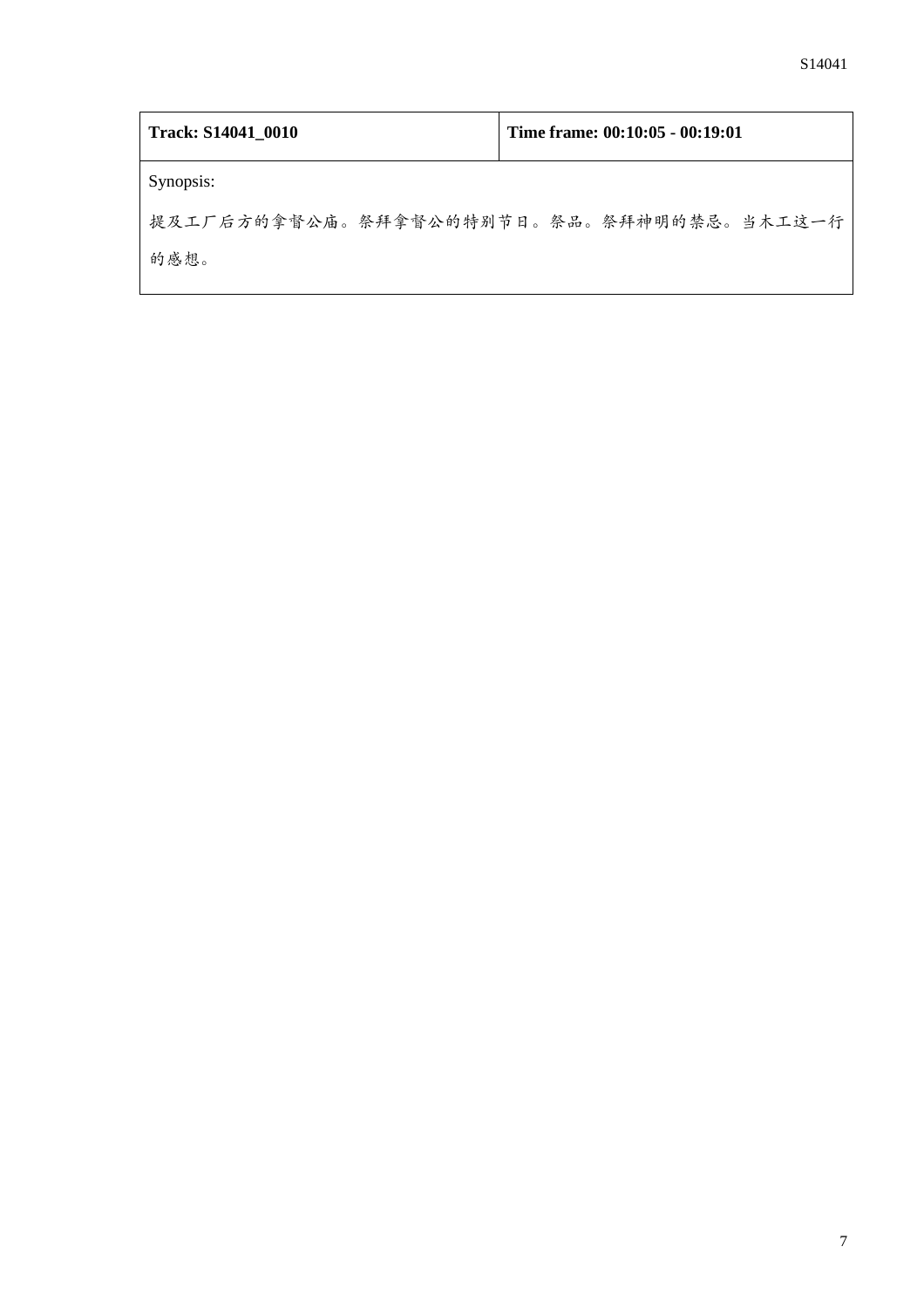## Mr Chan Yong Kam

( 1939 )

Accession number: S14041

Track Number: S14041\_0001, S14041\_0002, S14041\_0003, S14041\_0004, S14041\_0005, S14041\_0006, S14041\_0007, S14041\_0008, S14041\_0009, S14041\_0010

Duration: 04:10:14

Language/Dialect: Cantonese/Chinese

| Track: S14041 0001 | Time frame: $00:00:00 - 00:10:00$ |
|--------------------|-----------------------------------|
|--------------------|-----------------------------------|

Synopsis:

Born in Cintra Street in 1939. His current home address. Personal background. Family background. His becoming a carpenter, including the starting age, venue of apprenticeship, wages. His daily routine as an apprentice.

| <b>Track: S14041 0001</b> | Time frame: $00:10:00 - 00:19:00$ |
|---------------------------|-----------------------------------|
|                           |                                   |

Synopsis:

Places to sleep as an apprentice. The skill-learning steps and time taken for each step. How to decide if one was considered a qualified carpenter. How the worship was conducted on the Birthday of Lu Ban (master for all carpenters). Mentioned about returning to Penang to help his brother-in-law when he was a qualified carpenter. Explained his stages of life from the age of 13.

| <b>Track: S14041 0002</b> | Time frame: 00:00:00 - 00:10:01 |
|---------------------------|---------------------------------|
|---------------------------|---------------------------------|

Synopsis:

Mentioned about working at his brother-in-law's shop, Tuck Cheong Furniture in Rope Walk, from the age of 16 to 68. His starting salary. His brother-in-law's background. The job scopes and the furniture made in his brother-in-law's shop. The source of wood. The wood processing.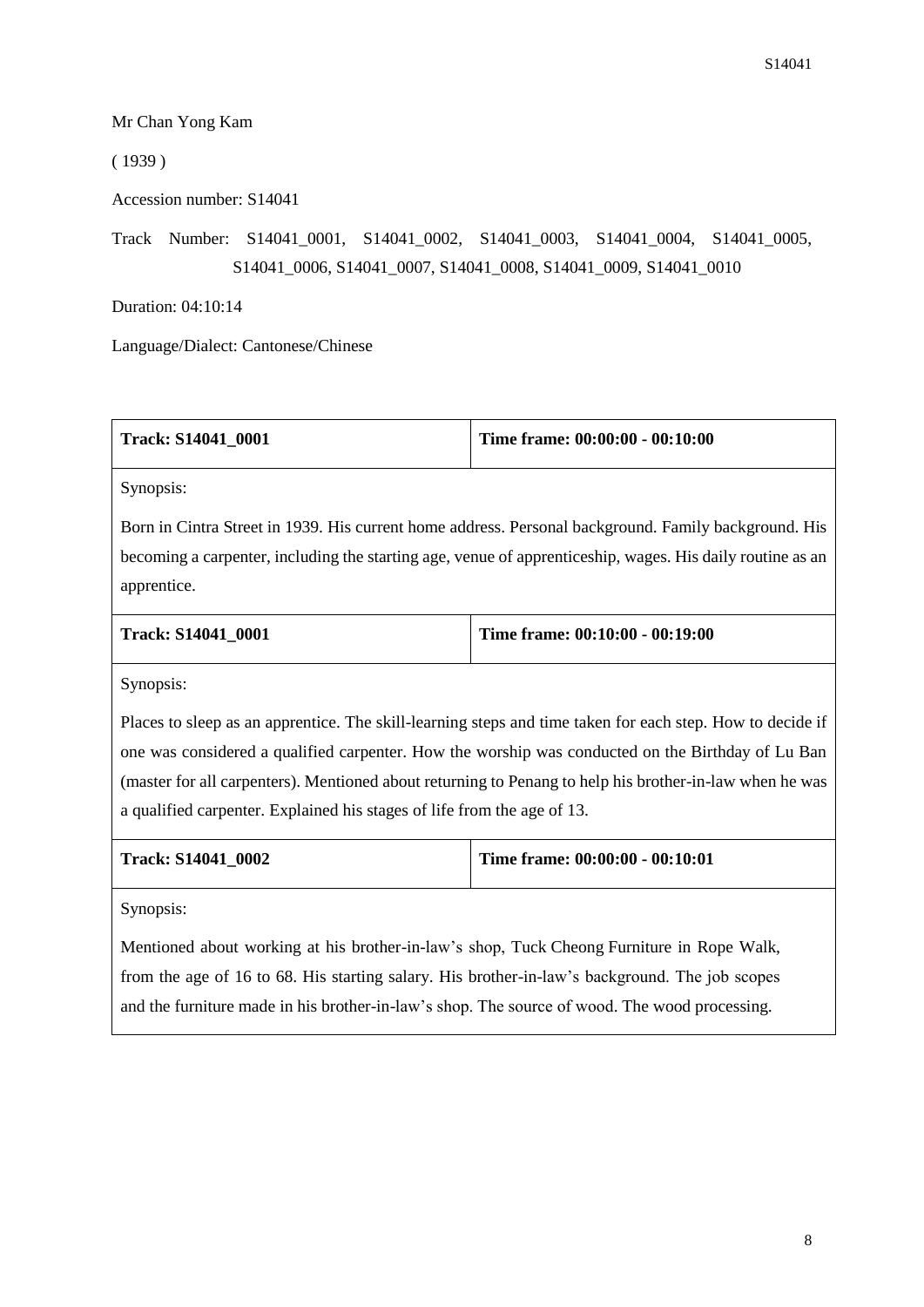| <b>Track: S14041 0002</b> | Time frame: $00:10:01 - 00:22:15$ |
|---------------------------|-----------------------------------|
|---------------------------|-----------------------------------|

Mentioned about the mostly used Meranti wood. Compared the wood prices then and now. Compared the wood drying method used in the past and the present. The next procedures when the wood was dried. Explained why making wooden furniture in the past was more time consuming. Described the glue used in making wooden furniture. Work allocation in the wood making industry. Compared wood making methods used in the past and the present. The making procedures of wooden furniture.

| <b>Track: S14041 0003</b> | Time frame: $00:00:00 - 00:10:00$ |
|---------------------------|-----------------------------------|
|---------------------------|-----------------------------------|

Synopsis:

Described his birth place. Places he resided since he was born until moving into People's Court in 1962. What he did when he visited People's Court before moving in. Described a Chinese café called Wah Heong Yun located in the old People's Court.

| <b>Track: S14041 0003</b> | Time frame: 00:10:00 - 00:20:01 |
|---------------------------|---------------------------------|
|                           |                                 |

Synopsis:

The sequence of dismantling the old People's Court. Cinema in the old People's Court. Its seats and ticket prices. Position of the screen. Described the structure of the cinema. Screening time. Film genres.

| <b>Track: S14041 0003</b> | Time frame: $00:20:01 - 00:31:03$ |
|---------------------------|-----------------------------------|
|                           |                                   |

Synopsis:

Decorations outside the cinema. The movie watching experience in the cinema. Mentioned the lively scene in the old People's Court. Described the dismantling of the old People's Court as an easy job. His moving into People's Court. Getting married in 1962. How he knew his wife. Explained that the current unit they were residing previously belonged to his brother-in-law. Rental of the People's Court unit when he first moved in.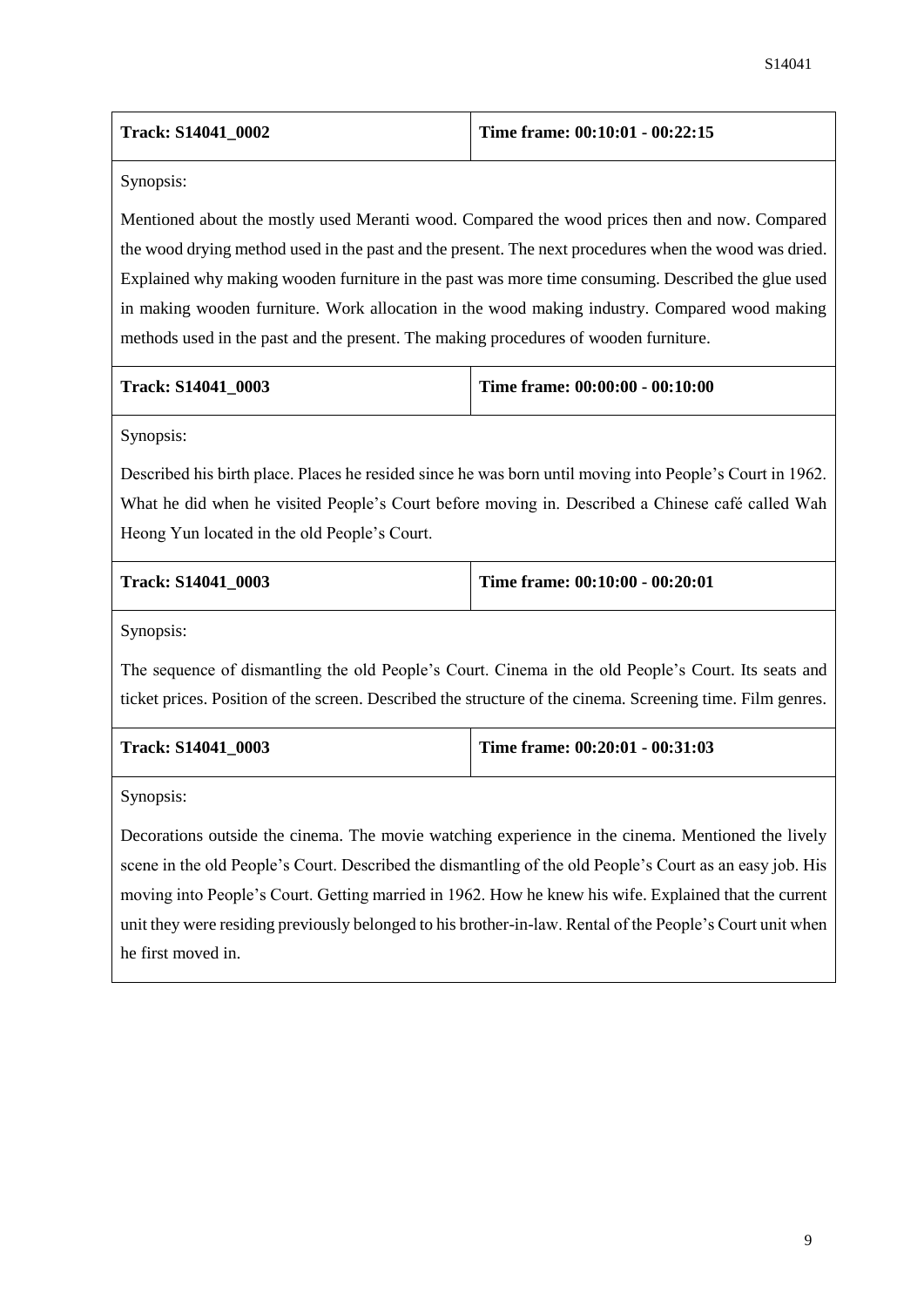| <b>Track: S14041 0004</b> | Time frame: 00:00:00 - 00:09:59 |
|---------------------------|---------------------------------|
|---------------------------|---------------------------------|

Size of the unit. Structure of the unit. The must-have furniture during wedding. Described the bed made for wedding. Why painting was necessary when furniture was readily made. Continued to describe the bed made for wedding. The cupboard and dressing table made for wedding. His three children's sleeping places. The kitchen layout.

| <b>Track: S14041 0004</b> | Time frame: 00:09:59 - 00:20:00 |
|---------------------------|---------------------------------|
|                           |                                 |

Synopsis:

Mentioned that there were not many appliances at home as there were only a few people at home. His children's years of birth. Beds for the children. The dinning furniture. Renovations done at home. Deities worshipped at home. Paths taken by his children when they had grown up. Modification made to the beds at home when all children had grown up. The bed allocation after the modification. Mentioned about his eldest daughter who studied in New Zealand.

|  |  | <b>Track: S14041 0004</b> |  |
|--|--|---------------------------|--|
|--|--|---------------------------|--|

**Track: S14041\_0004 Time frame: 00:20:00 - 00:31:03**

Synopsis:

His youngest daughter's current occupation. Why he did not intend to move to stay together with his children in Singapore. The current daily routine. How he joined the People's Court Hungry Ghost Festival committee. The Hungry Ghost Festival membership fees when he was first started as a member. The person in charge of fees collection. Number of days of the Hungry Ghost Festival celebration. Position held in the Hungry Ghost Festival committee.

**Track: S14041\_0005 Time frame: 00:00:00 - 00:10:02**

Synopsis:

Became the president after being the committee's director of general affairs for more than a decade. Hoped there would be new people to take over his job. The scope of work as the director of general affairs. Described bringing fame to a previously unknown Cantonese theatrical troupe Kam Sin Fa through the People's Court Hungry Ghost Festival. Materials and food required for the Hungry Ghost Festival. Places to order the paper "Ghost King". Offerings for the Hungry Ghost Festival. The preparatory processes. The size and location of the canopy.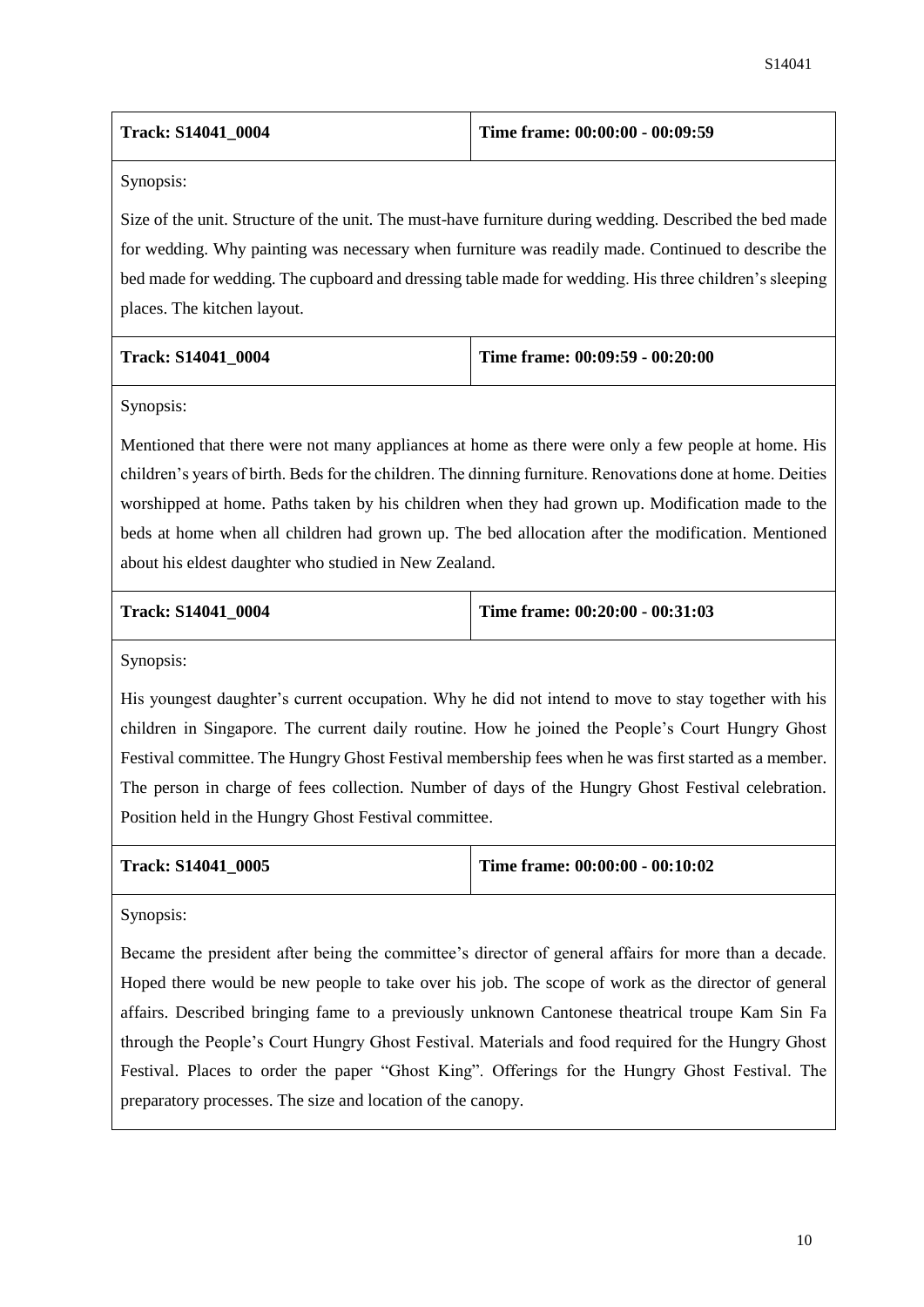Continued with the description on the Hungry Ghost Festival preparatory processes. Places to store the Hungry Ghost Festival paraphernalia. Types of paraphernalia. Their following jobs when the canopy was ready. Preparation time. Described getting 12 days of leave to help voluntarily in the Hungry Ghost Festival each year. Mentioned about seeking the Ghost King's advice on the 1<sup>st</sup> day of the 7<sup>th</sup> month of the Chinese lunar calendar every year, to ask about the festival. Differences between the paper statue of Ghost King in the past and the present. Procedures for the ritual of placing incense burners on the  $17<sup>th</sup>$ day of the 7<sup>th</sup> month of the Chinese lunar calendar.

**Track: S14041\_0005 Time frame: 00:20:00 - 00:31:03**

Synopsis:

Why he decided not to continue it in the following years after successfully placing a bid to become a *towkay*. Described his work after the ritual. The process of burning the Ghost King paper statue. Place to do the burning. The burning processes. Getting a fire engine to standby during the burning ceremony to prevent any fire accident. The banquet after the Hungry Ghost Festival. Described holding the afterfestival banquet in People's Court previously but decided to change the venue after a downpour which happened during the banquet. The financial status of the Hungry Ghost Festival committee.

| <b>Track: S14041 0006</b> | Time frame: $00:00:00 - 00:09:59$ |
|---------------------------|-----------------------------------|
|                           |                                   |

Synopsis:

The spirit medium for the Hungry Ghost Festival. The financial status of the committee. The target for donations. Described the Cantonese theatrical troupe Kam Sin Fa which was invited to perform there for more than two decades. Described how lively was it like during the troupe's performance. How to arrange the seats according to the amount of money donated. Why they ceased inviting Kam Sin Fa to come over again.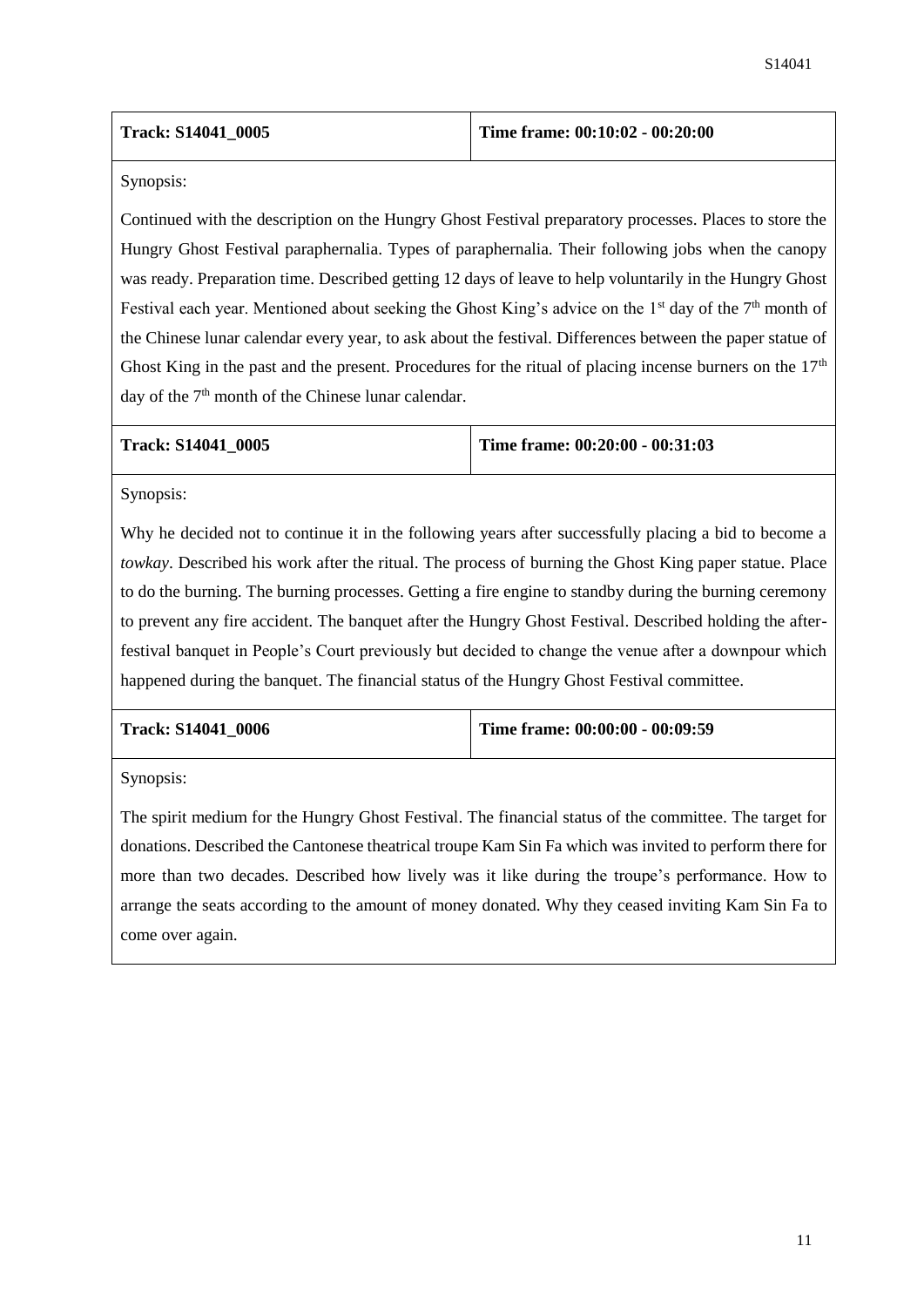| <b>Track: S14041 0006</b> | Time frame: 00:09:59 - 00:20:00 |
|---------------------------|---------------------------------|
|---------------------------|---------------------------------|

Since when did they begin to invite musical troupe to perform here. Why the Hungry Ghost Festival committee invited a traditional theatrical troupe to perform during their 50<sup>th</sup> anniversary in 2014. Why they did not charge for the performance anymore. Described the food stalls during the Hungry Ghost Festival. The committee's job scopes during the troupe's performance. The work when the Hungry Ghost Festival was over. His current position.

| <b>Track: S14041 0006</b> | Time frame: $00:20:00 - 00:30:00$ |
|---------------------------|-----------------------------------|
|---------------------------|-----------------------------------|

Synopsis:

How he felt for volunteering in the Hungry Ghost Festival. Why would he continue his work. Why he liked staying in People's Court. Mentioned that there were 11 Na Tuk Kong here. Occasions to worship Na Tuk Kong. Offerings prepared. Location to do worshipping. How they managed to find out the actual number of Na Tuk Kong here. The flow of Na Tuk Kong's birthday worship on the  $10<sup>th</sup>$  day of the  $9<sup>th</sup>$ month of the Chinese lunar calendar.

**Track: S14041\_0006 Time frame: 00:30:00 - 00:37:28**

Synopsis:

Goods distribution to the members after the Hungry Ghost Festival. Situation in People's Court during the May 13th incident in 1969. Mentioned about the secret societies in People's Court. The outsiders' impression on the old People's Court.

|  | <b>Track: S14041 0007</b> |  |
|--|---------------------------|--|
|--|---------------------------|--|

**Track: S14041\_0007 Time frame: 00:00:00 - 00:10:00**

Synopsis:

Described the must-have furniture for wedding. Some taboos in furniture arrangement. Size of the cupboard. The bed making procedures and factors to be taken into consideration. The tips and procedures in bed making.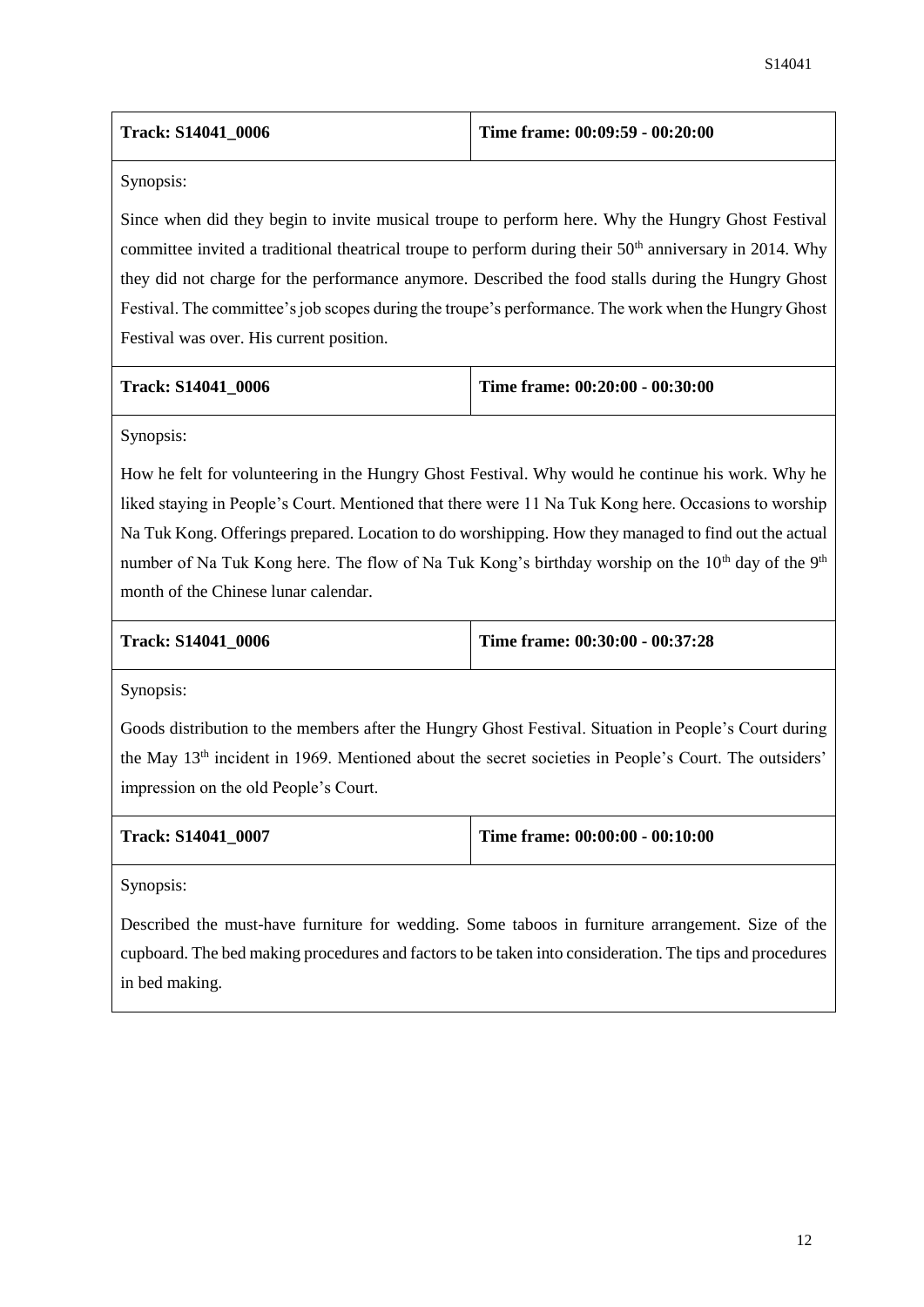| <b>Track: S14041 0007</b> | Time frame: $00:10:00 - 00:20:00$ |
|---------------------------|-----------------------------------|
|---------------------------|-----------------------------------|

Continued in describing the tips and procedures in bed making. Size of the cupboard. Why was cupboard making is simpler than bed making. The cupboard making procedures. Tools and materials used. Described some specially designed drawer (hidden drawer) in cupboard making. Why he deemed the hidden drawer to be not useful. Differences between the bedroom cupboard and the kitchen cabinet. The kitchen cabinet structure.

| Track: S14041 0007 |  |
|--------------------|--|
|--------------------|--|

**Track: S14041\_0007 Time frame: 00:20:00 - 00:31:03**

Synopsis:

Why was the kitchen cabinet needed to be tenoned. Why was the kitchen cabinet more expensive. Materials used in making kitchen cabinet. Why water would be placed at the legs of the kitchen cabinet. The kitchen cabinet structure when he was young. Size of the kitchen cabinet. Differences between the kitchen cabinet design when he began his carpenter career and when he was young. Mentioned about the mosquito net. Explained what was a *ba lei* bed. The main buyers of *ba lei* beds. When was the *ba lei* bed prevalent.

|  | Track: S14041 0008 |  |
|--|--------------------|--|
|--|--------------------|--|

**Time frame: 00:00:00 - 00:10:00** 

Synopsis:

The *ba lei* bed users. The price. Described the floor slab made. The wood sources for floor slab. The major ethnic group who would build floor slab. Why floor slab was many Cantonese's preference. Differences between altars used to worship the deity and the ancestor. Mentioned that a *feng shui* ruler was used in altar making beginning from the 70's or 80's.

| <b>Track: S14041 0008</b> | Time frame: $00:10:00 - 00:20:00$ |
|---------------------------|-----------------------------------|
|---------------------------|-----------------------------------|

Synopsis:

The altar making materials. Deemed that the Teochew and Hokkien people had a strong belief in deities, while the Cantonese was not so particular about it. How his brother-in-law expanded his business. Elaborated on his brother-in-law who still managed to conduct business with non-Chinese customers although he did not speak Malay. Why they did not prefer to deal directly with Indian customers. Mentioned about painting different colours on the wood pieces, letting the customers to decide their favourite colour.